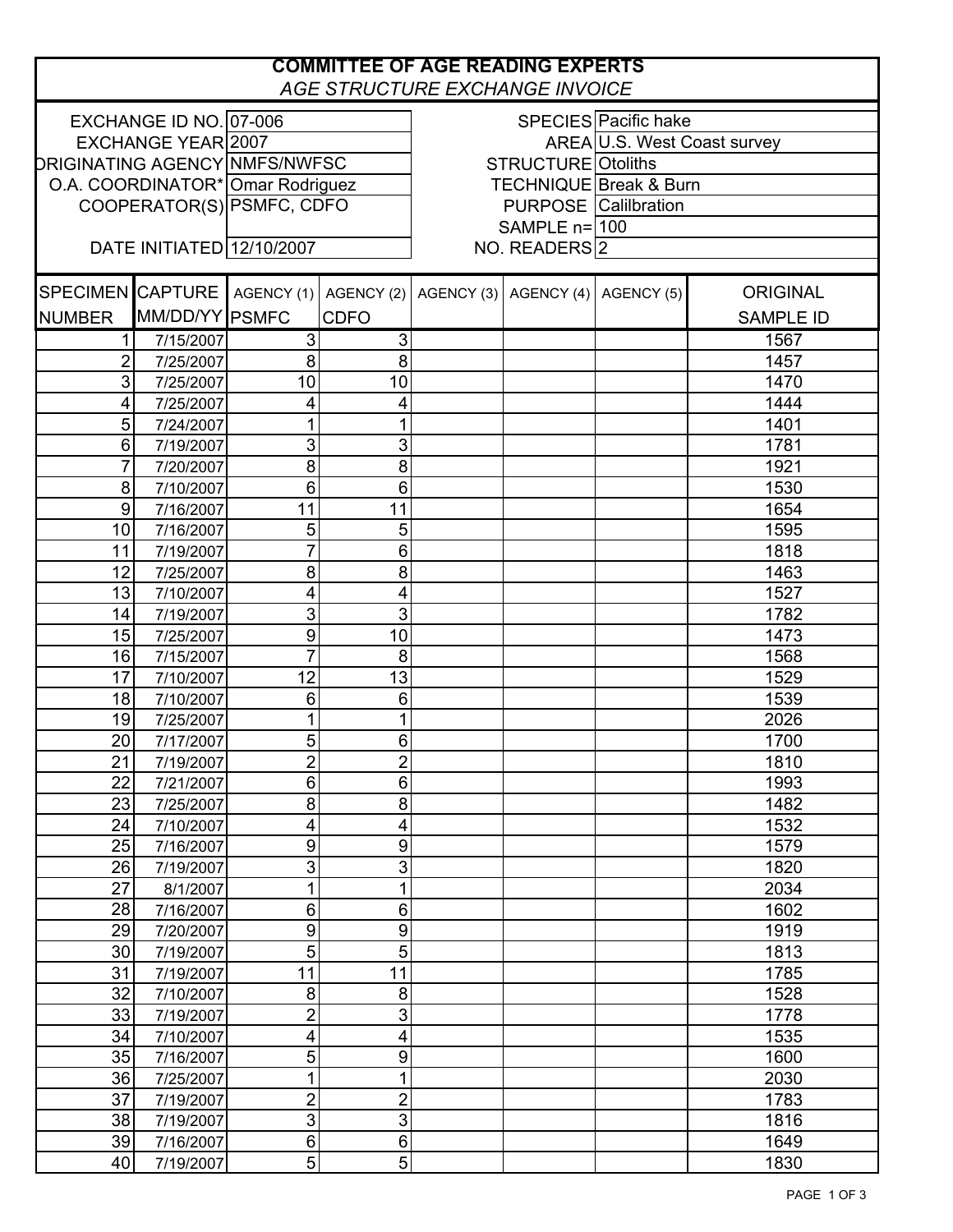| 41              | 7/17/2007 | 10                      | 11                        |  | 1682 |
|-----------------|-----------|-------------------------|---------------------------|--|------|
| 42              | 7/10/2007 | 8                       | 8                         |  | 1533 |
| 43              | 7/17/2007 | 7                       | 8                         |  | 1706 |
| 44              | 7/10/2007 | $\overline{\mathbf{4}}$ | 4                         |  | 1537 |
| 45              | 7/17/2007 | $\overline{9}$          | $\overline{8}$            |  | 1694 |
| 46              | 7/10/2007 | 11                      | 11                        |  | 1524 |
| 47              | 7/17/2007 | 10                      | 11                        |  | 1712 |
| 48              | 7/16/2007 | $\,6$                   | $\,6$                     |  | 1667 |
| 49              | 7/21/2007 | $\overline{3}$          | $\overline{3}$            |  | 1961 |
| 50              | 7/19/2007 | $\overline{5}$          | $\overline{5}$            |  | 1853 |
| 51              | 7/10/2007 | $\overline{\mathbf{4}}$ | 4                         |  | 1538 |
| 52              | 7/10/2007 | $\overline{8}$          | $\bf 8$                   |  | 1541 |
| 53              | 7/16/2007 | $\overline{7}$          | 8                         |  | 470  |
| 54              | 7/20/2007 | 12                      | 13                        |  | 1945 |
| 55              | 7/20/2007 | $\overline{3}$          | $\ensuremath{\mathsf{3}}$ |  | 1892 |
| 56              | 7/17/2007 | $\overline{9}$          | $\boldsymbol{9}$          |  | 1714 |
| 57              | 7/16/2007 | $\overline{7}$          | $\overline{7}$            |  | 1607 |
| 58              | 7/17/2007 | $\,6$                   | 6                         |  | 1699 |
| 59              |           | 11                      | 8                         |  |      |
|                 | unknown   |                         |                           |  | 1615 |
| 60              | 7/10/2007 | $\overline{\mathbf{4}}$ | $\overline{\mathbf{4}}$   |  | 1540 |
| 61              | 7/20/2007 | $\overline{5}$          | 5                         |  | 1886 |
| 62              | 7/19/2007 | 8                       | 8                         |  | 1800 |
| 63              | 7/18/2007 | 1                       | 1                         |  | 1777 |
| 64              | 7/9/2007  | $\overline{2}$          | $\overline{2}$            |  | 1290 |
| 65              | 7/19/2007 | $\boldsymbol{9}$        | 8                         |  | 1791 |
| 66              | 7/20/2007 | 8                       | 8                         |  | 1923 |
| 67              | 7/18/2007 | 1                       | 1                         |  | 1768 |
| 68              | 7/19/2007 | $\,6$                   | $\,6$                     |  | 1790 |
| 69              | 7/24/2007 | $\overline{3}$          | 3                         |  | 2017 |
| 70              | 7/20/2007 | $\overline{5}$          | $\overline{5}$            |  | 1903 |
| $\overline{71}$ | 7/20/2007 | 11                      | 10                        |  | 1911 |
| 72              | 7/15/2007 | 4                       | 4                         |  | 1569 |
| 73              | 7/20/2007 | 8                       | 8                         |  | 1901 |
| 74              | 7/25/2007 | 13                      | 10                        |  | 1475 |
| 75              | 7/19/2007 | 9                       | 8                         |  | 1824 |
| 76              | 7/9/2007  | $\frac{2}{3}$           | $\overline{2}$            |  | 1312 |
| 77              | 7/21/2007 |                         | $\overline{3}$            |  | 1973 |
| 78              | 7/19/2007 | $\overline{6}$          | $\overline{6}$            |  | 1817 |
| 79              | 7/18/2007 | $\overline{1}$          | 1                         |  | 1761 |
| 80              | 7/21/2007 | $\overline{5}$          | $\overline{5}$            |  | 1956 |
| 81              | 7/15/2007 | $\overline{4}$          | 4                         |  | 1572 |
| 82              | 7/20/2007 | $\overline{8}$          | $\overline{8}$            |  | 1908 |
| 83              | 7/8/2007  | $\overline{2}$          | $\overline{2}$            |  | 1276 |
| 84              | 7/18/2007 | $\mathbf 1$             | 1                         |  | 1776 |
| 85              | 7/24/2007 | $\overline{7}$          | 8                         |  | 2008 |
| 86              | 7/19/2007 | $\overline{9}$          | 8                         |  | 1836 |
| 87              | 7/20/2007 | $\overline{11}$         | 11                        |  | 1948 |
| 88              | 7/19/2007 | $\overline{6}$          | 6                         |  | 1843 |
| 89              | 7/16/2007 | 4                       | $\overline{\mathbf{4}}$   |  | 1586 |
| 90              | 7/20/2007 | $\overline{9}$          | $\overline{9}$            |  | 1922 |
| 91              | 7/8/2007  |                         |                           |  | 1201 |
| 92              | 7/20/2007 | $\frac{2}{8}$           | $\frac{2}{8}$             |  | 1912 |